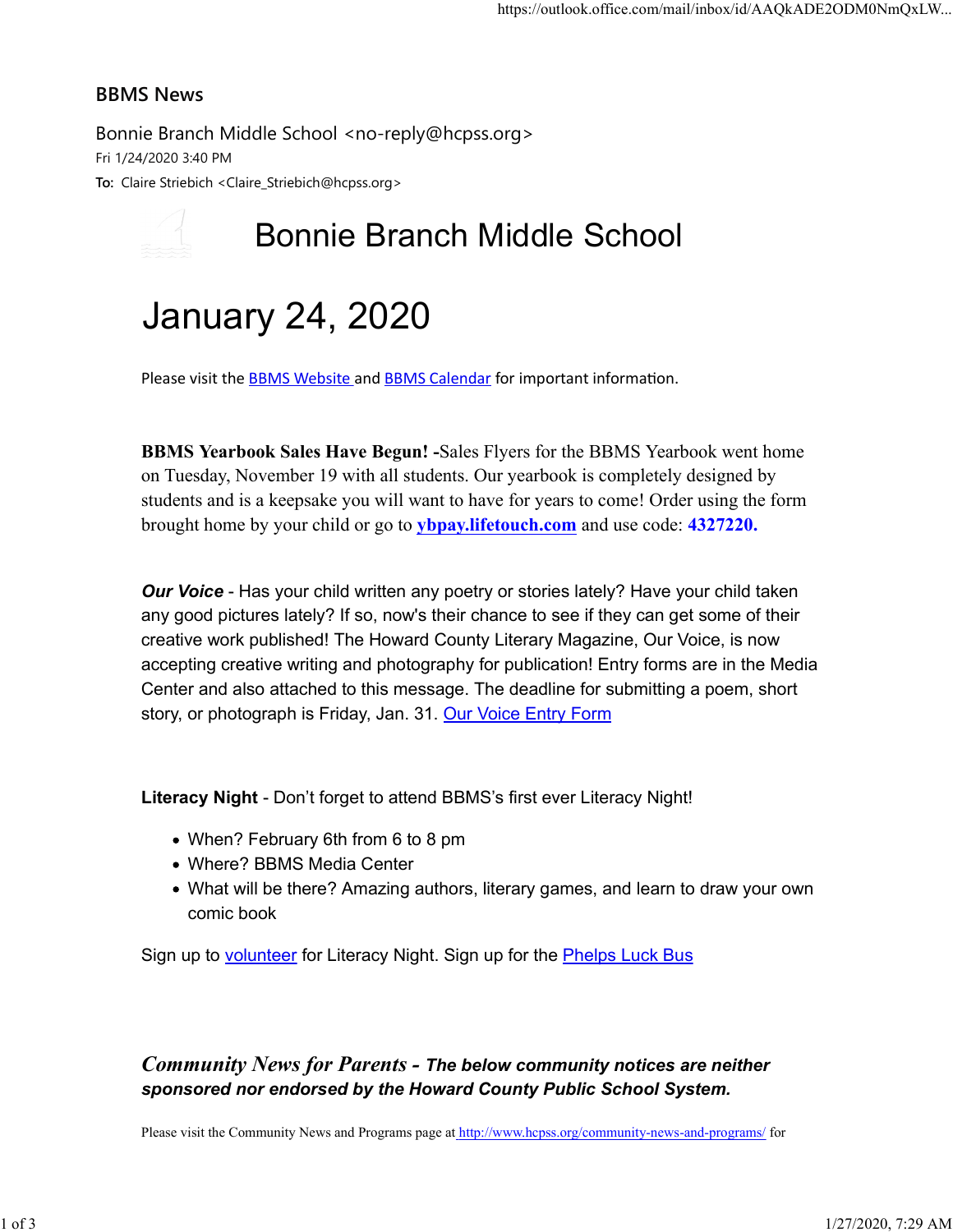announcements of upcoming events and programs sponsored by non-profit organizations.

#### **Columbia Association Camps - Flyer**

#### HC DrugFree Updates:

Community Service Hours: All students (elementary through college) can receive community service hours for volunteering during any HC DrugFree event. For information, please email Admin@hcdrugfree.org or call 443-325-0040.

Not My Child - Teen Vaping and More: Parents/guardians are invited to join HC DrugFree and Marriotts Ridge High School PTSA for a free educational program on January 29 at 7:00 p.m. Open to the public. MRHS auditorium. (If school evening activities are cancelled due to weather, the program will be held on February 11.) **Flier** 

## Connect with Us:



Address 4979 Ilchester Road Ellicott City, MD 21043



Phone 410-313-2580



Website bbms.hcpss.org



**Twitter** @hcpss\_bbms



Instagram @bonnie\_branch\_ms

Howard County Public Schools would like to continue connecting with you via email. If you prefer to be removed from our list, please contact Howard County Public Schools directly. To stop receiving all email messages distributed through our SchoolMessenger service, follow this link and confirm: Unsubscribe